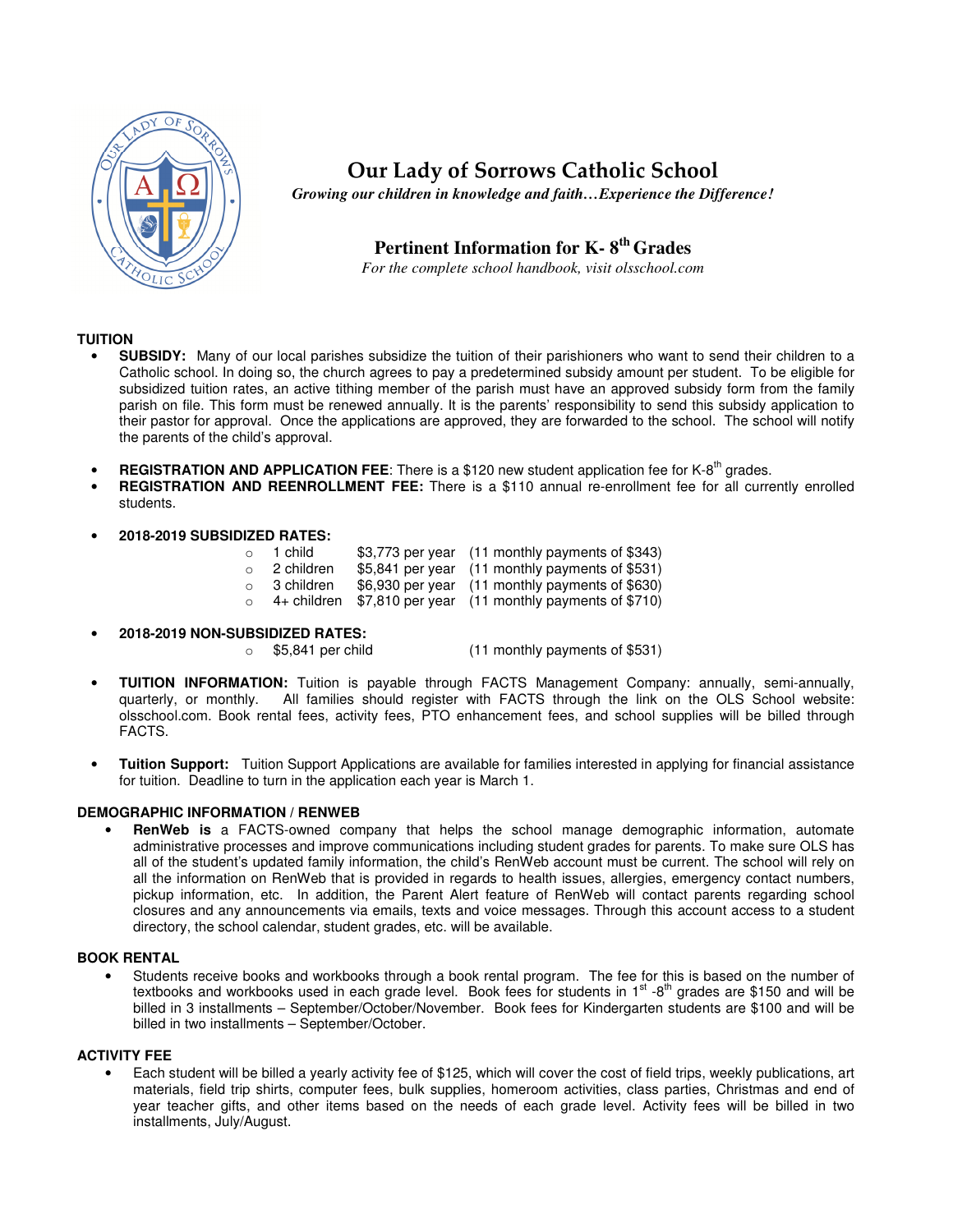## **PTO ENHANCEMENT**

• Each family will be charged a PTO fee of \$24 each year.

#### **IMMUNIZATION FORMS**

• Please remember that all students registering for K-8<sup>th</sup> grades must have a current Alabama Certificate of Immunization (IMM-50) indicating that they have received the proper number of immunizations required by the State Department of Health. Religious exemptions will no longer be accepted in lieu of the certificate of immunization. A dose of Tdap (Tetanus, diphtheria, and acellular pertussis) is required for all students entering 6<sup>th</sup> grade. All forms should be valid for the school year, and should be in the school office before the first day of school.

#### **SCHOOL SUPPLIES**

Supplies will be in the classroom on the first day of school for each student in K- $5<sup>th</sup>$  grades. Prices vary by grade and will be assessed to your account. Unless ordered at the end of the school year, students in  $6^{th}$  -8<sup>th</sup> grades should purchase supplies requested by their teachers. A supply list for  $6<sup>th</sup>$  -8<sup>th</sup> grades is available on the school website and in a special summer mailing sent to parents. All students will need to bring a back pack to school. No rolling book bags for students in  $K-2^{nd}$  grades.

#### **LUNCH PROGRAM**

• The OLS School lunch program is provided by Christian Catering Service, under the direction of Mrs. Barbara Just. All lunches are to be ordered and paid online. Drinks are not included with the school lunch order (see "Drink Tickets" below). Students may also bring their lunches from home, which can include juice or fruit drinks. No soft drinks, carbonated beverages, glass bottles or fast food are allowed.

#### **DRINK TICKETS:**

Students in 4<sup>th</sup> -8<sup>th</sup> grades must purchase a drink ticket to buy milk, juice, bottled water, and/or ice cream. Students in K-3<sup>rd</sup> grades must purchase a drink ticket for bottled water, milk and ice cream. These tickets may be purchased in \$5 increments (\$5, \$10, \$15, \$20, etc.) in the mornings through the homeroom teacher. Please make checks payable to OLS School. All drink items are \$.50 each. Ice cream prices are \$1 each. \*Separate checks must be written for drinks and lunches, as they are processed separately.

#### **WEEKLY LITURGIES**

• The students attend Mass each week every Thursday at 9:00 a.m. unless indicated otherwise on the school calendar or newsletter (i.e. Holy Days, Thanksgiving, Christmas). The liturgies are planned each week by individual classes. Parents are always invited and encouraged to attend.

#### **SCHOOL HOURS**

- Monday: 7:55 a.m.–2:15 p.m. / Tuesday–Friday: 7:55 a.m.–3:00 p.m.
- Students may arrive as early as 7:30 a.m. Before school,  $K-4^{th}$  grades should report to the cafeteria, and  $5^{th}$  -8<sup>th</sup> grades should report to the supervising teacher's classroom, which is posted. Students are dismissed to their respective classrooms at 7:45 a.m. with announcements beginning at 7:55 a.m.
- Students arriving after 8:00 a.m. are considered late, and should sign in at the school office to receive an Admission Pass to be admitted to their classrooms.

## **EARLY MORNING CARE**

• Early Morning Care is available from 7:00 a.m.–7:30 a.m. in the cafeteria. All students dropped off between these hours must report to the cafeteria. The charge is \$2 for students arriving between 7:00 a.m. –7:15 a.m., and \$1 for students arriving between 7:15 a.m.–7:30 a.m.

## **MORNING CARPOOL**

• Morning carpool is ONE LANE only. Please drive up in a single line to the designated area. All children should be ready to get out of the car to keep carpool moving efficiently. For the safety of the children, please do not get out of line and/or pass other cars.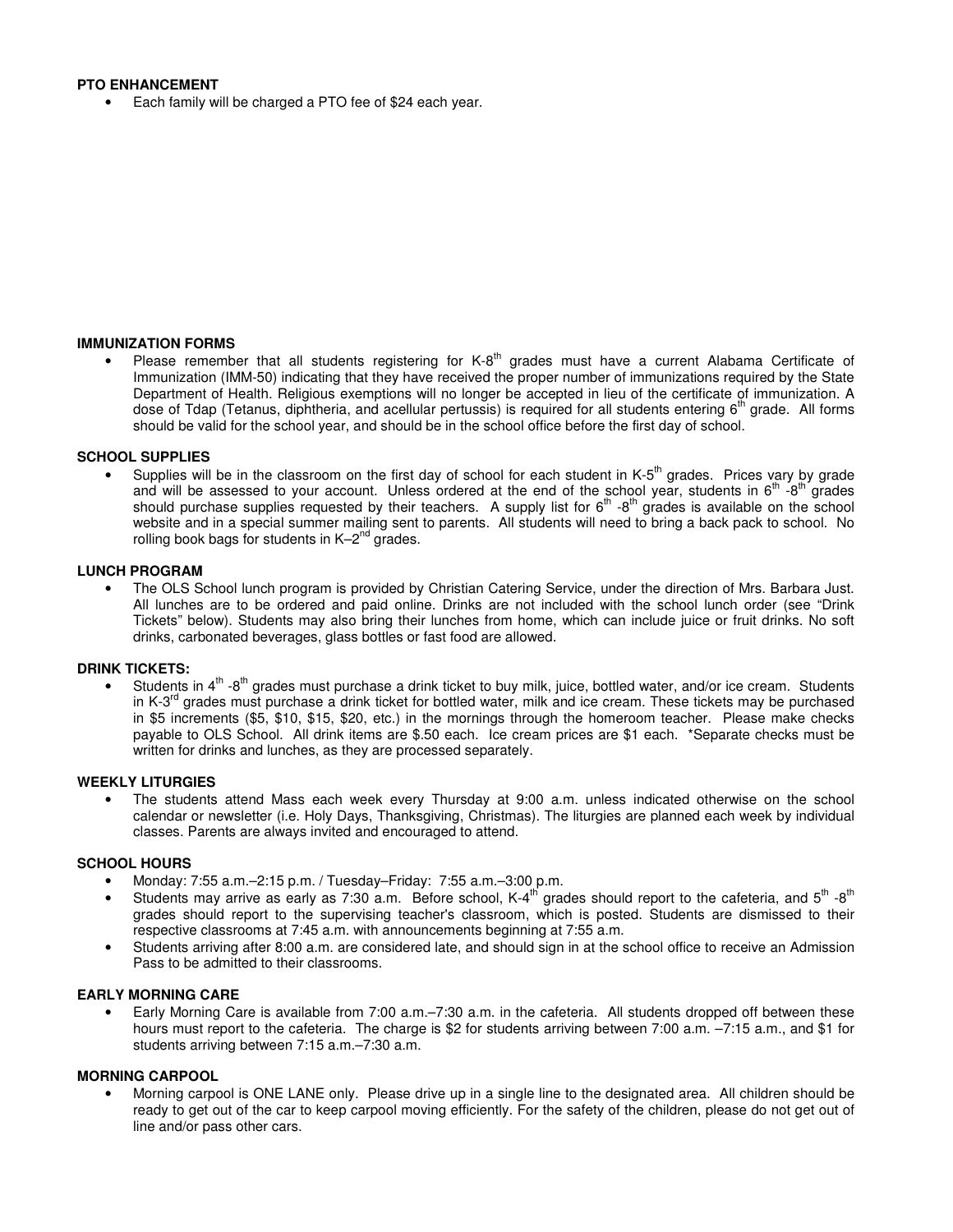### **AFTERNOON CARPOOL**

• A nameplate should be placed in the window of the vehicle for carpool. All students will be waiting in their classrooms until their name is called. The child should know if he/she is being picked up on the right side or left side of carpool.

## **AFTER SCHOOL CARE (ASC)**

ASC is available until 6 p.m. each day school is in session for students in Wee K4–8<sup>th</sup> grades. All students who are not picked up in afternoon carpool will report to ASC. No student will be allowed to leave the school grounds unsupervised, unless he/she is walking home and has permission. There is a yearly registration fee of \$10 per child for ASC. Cost is \$8 per day for one child / \$15 per day for two children in a family / \$22 per day for three (or more) children in a family. A bill will be sent home at the end of the month for ASC charges.

## **ATHLETIC PROGRAM**

• Toy Bowl (The Birmingham Catholic Diocese athletic program) has boys' and girls' basketball for students in grades 1-8 and volleyball for boys and girls in grades 3-8. Girls' athletics also includes cheerleading. In addition, the John Carroll Catholic Middle School Program is available for students in 7th - 8th grades and offers a variety of sports for both boys and girls. Please visit jcchs.org/athletics for more information about the John Carroll program.

## **UNIFORM POLICY GRADES K-8th**

- **Students in K-8th grades are required to wear uniforms**
	- Official uniforms are available through Dennis School Uniforms at www.dennisuniform.com / 205- 822-7025 or 800-854-6951. The OLS School online ordering code is: BAOLSB
		- o **Boys** Boys are required to wear white uniform logo shirts with a collar or white turtle neck shirts; navy blue dress pants or navy blue walking shorts; and white, navy, or black socks (which must be visible above the top of the shoe). Belts are required for students in  $3^{rd}$  -8<sup>th</sup> grades.
		- o **Girls** Girls in K-4th grades are required to wear the official uniform jumper or skort. Girls in 5<sup>th</sup>-8<sup>th</sup> grades are required to wear the official skirt or skort uniform. These uniforms must not be shorter than two inches above the top of the knee. All girls in K-8<sup>th</sup> grades also have the option to wear navy blue pants or navy blue walking shorts. Belts are required with all pants and shorts for students in 3rd -8th grades. White, navy, or black tights/socks (**no leggings**) may be worn with uniform (socks must be visible above the top of the shoe). Shorts should be worn under the jumper or skirt, but must not be longer than the length of the jumper or skirt. Girls are required to wear uniform logo shirts with shorts, skirts, and pants. Girls in K-4<sup>th</sup> grades may wear the Peter Pan collar shirt (no logo) under the jumper only.

## • **Mass Day Uniform - No knit shirts or shorts are allowed**

- $\circ$  **Boys** Boys in K-8<sup>th</sup> grades should wear tie and white button-down oxford with navy blue dress pants. Boys neckties must be purchased from Dennis School Uniforms.
- o **Girls** Girls in K-4th grades should wear a skort with white button-down oxford and cross tie, or jumper with white round collar blouse (cross tie optional with jumper). Girls in  $5<sup>th</sup>$ -8<sup>th</sup> grades should wear a skirt or skort with white button-down oxford and cross tie. Girls' cross ties must be purchased from Dennis School Uniforms.

#### • **All Students - Solid white T-shirts may be worn under a uniform shirt**

- o OLS School sweatshirts, fleece jackets, and vests with the school crest are optional. Jackets/coats worn to school may not be worn in the classroom or during church.
- o All boys' and girls' shirts must be tucked in at all times.
- **Shoe Policy** School shoes must be low-cut athletic shoes: white, black, gray or navy (or any combination of these colors) with NO OTHER COLORS. No mid- tops or high-tops are allowed. Shoe laces and any accents (labels and trim) should also be white, black, gray or navy. NO OTHER COLORS, no pictures, no flashing lights, etc. are allowed. Athletic shoes are required for P.E. and wear nicely on the paved playground.